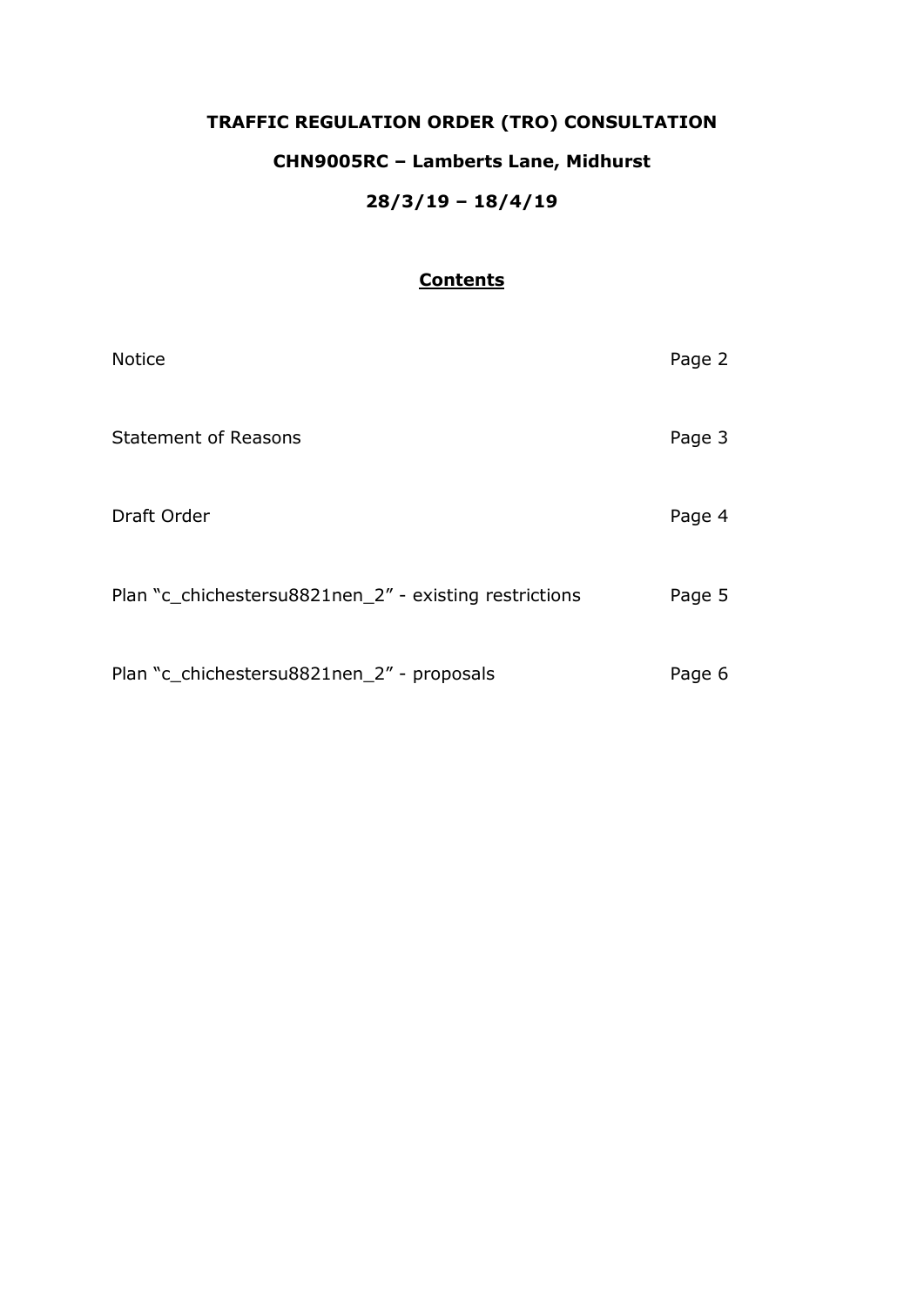#### **WEST SUSSEX COUNTY COUNCIL ((CHICHESTER) (PARKING PLACES AND TRAFFIC REGULATION) (CONSOLIDATION) ORDER 2010) (LAMBERT'S LANE AMENDMENT) ORDER 201\***

**NOTICE** is hereby given that West Sussex County Council propose to make a permanent Order under the provisions of the Road Traffic Regulation Act 1984, the effect of which will be to introduce lengths of prohibition of waiting at all times (double yellow lines) on the western side of Lambert's Lane at the access to the Wyndham Mews development site.

Full details of the proposals in this Notice can be viewed on our website [www.westsussex.gov.uk/tro.](http://www.westsussex.gov.uk/tro) The website includes a response form for comments or objections.

The documents may be inspected at West Sussex County Council, County Hall, Chichester during normal office hours, and at the Chichester Public Library, Tower Street, Chichester PO18 8HN during normal library opening hours.

Any objections or comments about the proposal must be received by 18 April 2019. These may be sent via the response form on the website, in writing to: TRO Team, West Sussex County Council, The Grange, Tower Street, Chichester, PO19 1QJ; or by e-mail to: [tro.team@westsussex.gov.uk.](mailto:tro.team@westsussex.gov.uk)

Library staff will NOT be in a position to answer questions on the proposal and all correspondence should be addressed to the undersigned, quoting reference no. TRO/CHN9005/RC. Only correspondence including a full name and address will be considered.

Dated this 28<sup>th</sup> March 2019

Director of Law & Assurance County Hall Chichester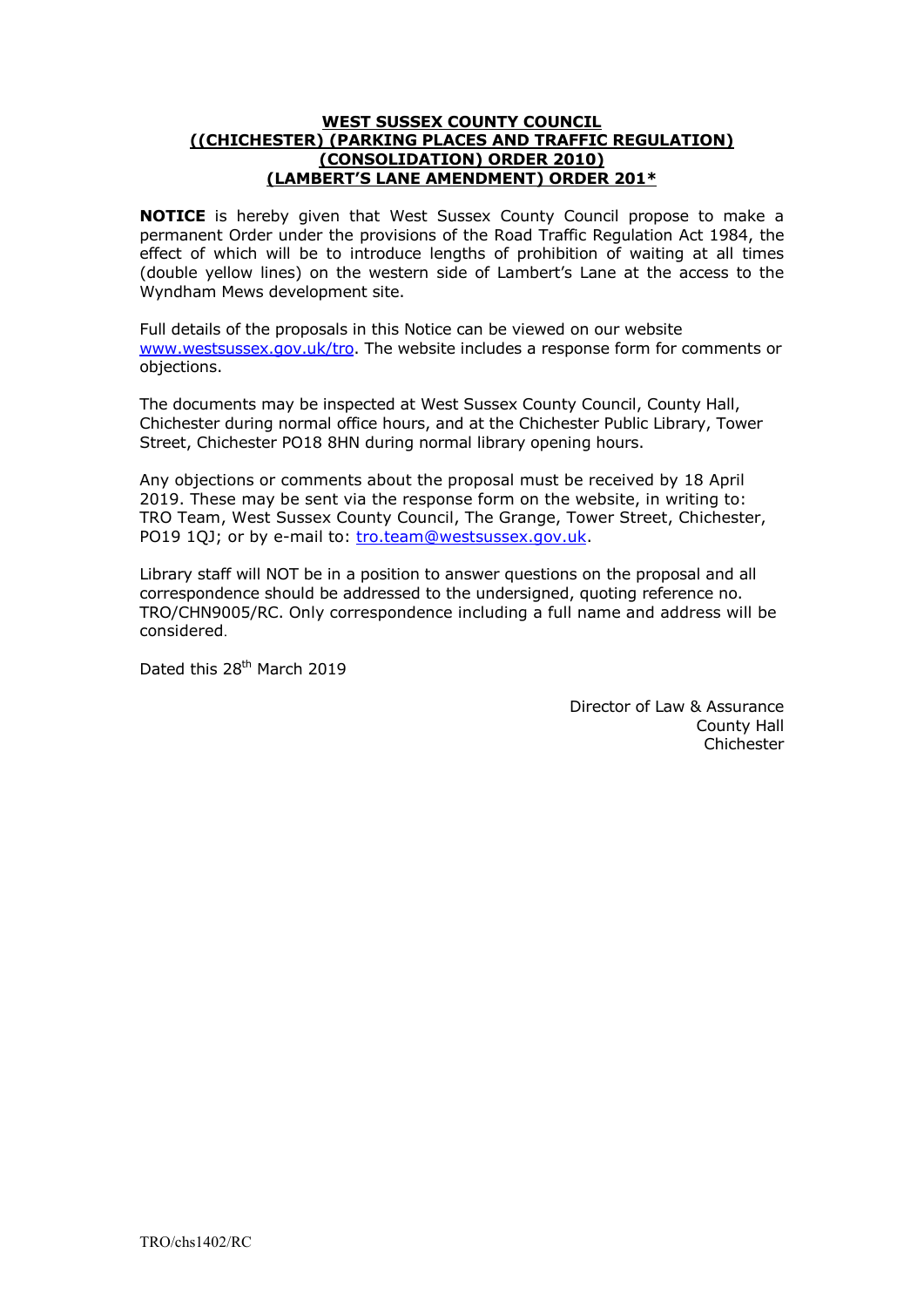## **WEST SUSSEX COUNTY COUNCIL ((CHICHESTER) (PARKING PLACES AND TRAFFIC REGULATION) (CONSOLIDATION) ORDER 2010) (LAMBERT'S LANE AMENDMENT) ORDER 201\***

## **STATEMENT OF REASONS FOR PROPOSING TO MAKE THE ORDER**

The County Council in exercise of their powers under the Road Traffic Regulation Act 1984, propose to introduce a permanent Order the effect of which will be to introduce lengths of prohibition of waiting at all times (double yellow lines) on the western side of Lambert's Lane at the access to the Wyndham Mews development site.

Planning permission has been granted for the Wyndham Mews housing development on the site of the scout hall and tennis courts on Lambert's Lane. A new entrance is being constructed on the west side of Lambert's Lane. The Stage 2 Safety Audit has suggested parking restrictions be introduced within the visibility splays to keep sight lines free.

The double yellow lines will ensure the new junction is not obstructed by parked vehicles

The Order is proposed for avoiding danger to persons or traffic using the road and to prevent he likelihood of any such danger arising.

Plan No. SU8821NEN

shows the length of road, which is the subject of the proposed Order.

Director of Law & Assurance County Hall Chichester

March 2019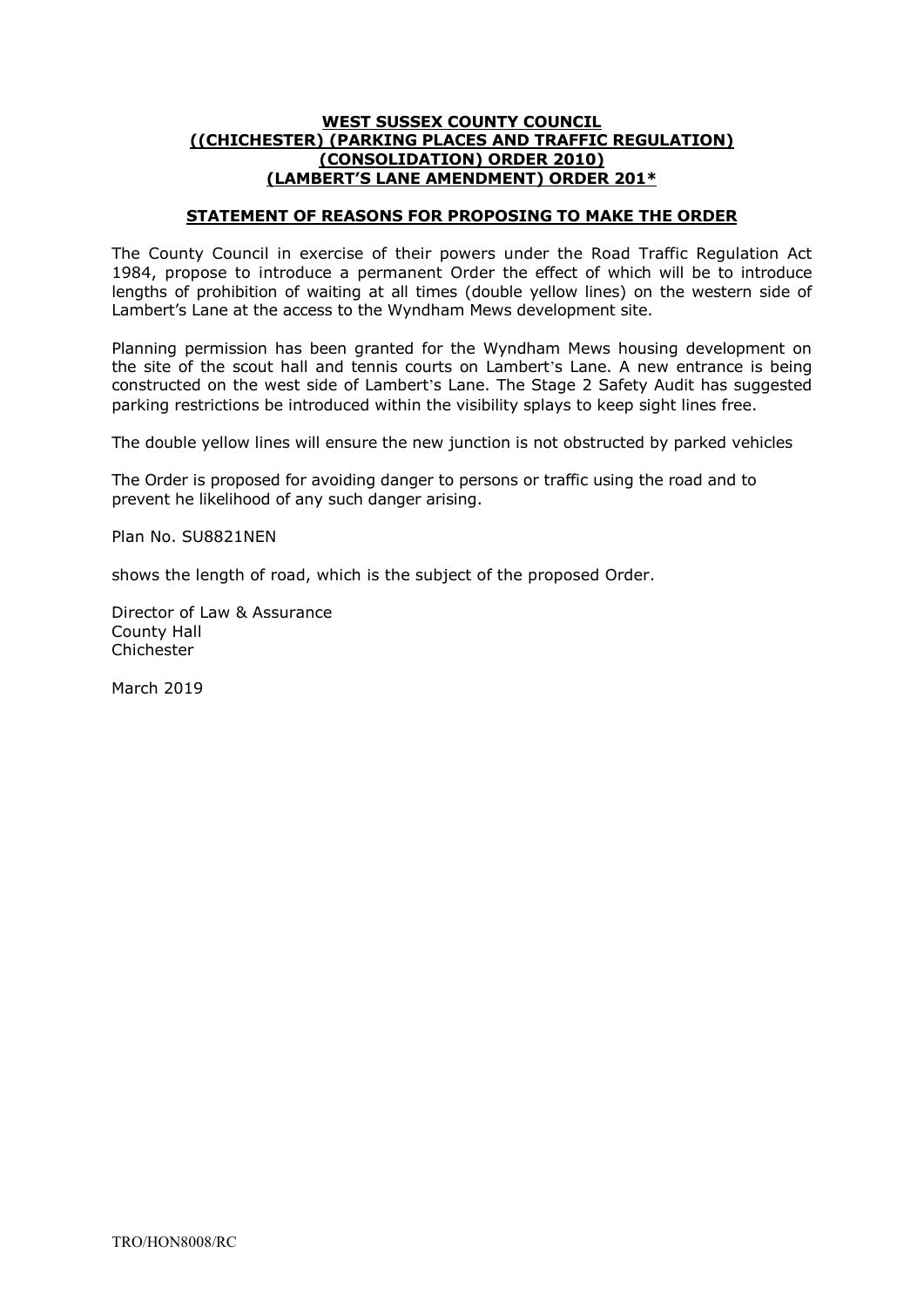#### **WEST SUSSEX COUNTY COUNCIL ((CHICHESTER DISTRICT) (PARKING PLACES & TRAFFIC REGULATION) (CONSOLIDATION) ORDER 2010) (LAMBERT'S LANE AMENDMENT) ORDER 2019**

West Sussex County Council in exercise of their powers under Sections 1 (1) 2 (1) and (2), 4 (2), 45, 46, 49 and 53 and Part IV of Schedule 9 of the Road Traffic Regulation Act 1984 "the Act" as amended and of all other enabling powers and after consultation with the chief officer of police in accordance with Part III of Schedule 9 to the Act hereby make the following Order:-

- 1. This Order shall come into operation on the x day of x 2019 and may be cited as "West Sussex County Council ((Chichester District) (Parking Places and Traffic Regulation) (Consolidation) Order 2010) (Lambert's Lane Amendment) Order 2019."
- 2. The "West Sussex County Council (Chichester District) (Parking Places and Traffic Regulation) (Consolidation) Order 2010" is hereby amended by the deletion of the plan in the First Schedule and the substitution of the plan attached in the Second Schedule to this Order.

## **FIRST SCHEDULE Plan to be deleted**

SU8821NEN (Sheet Issue No. 1)

#### **SECOND SCHEDULE Plan to be substituted (as attached)**

SU8821NEN (Sheet Issue No. 2)

The COMMON SEAL of WEST SUSSEX COUNTY COUNCIL was hereto affixed )

)

)

 ) in the presence of ) (L.S.) the day of

 ) Authorised Signatory (1999)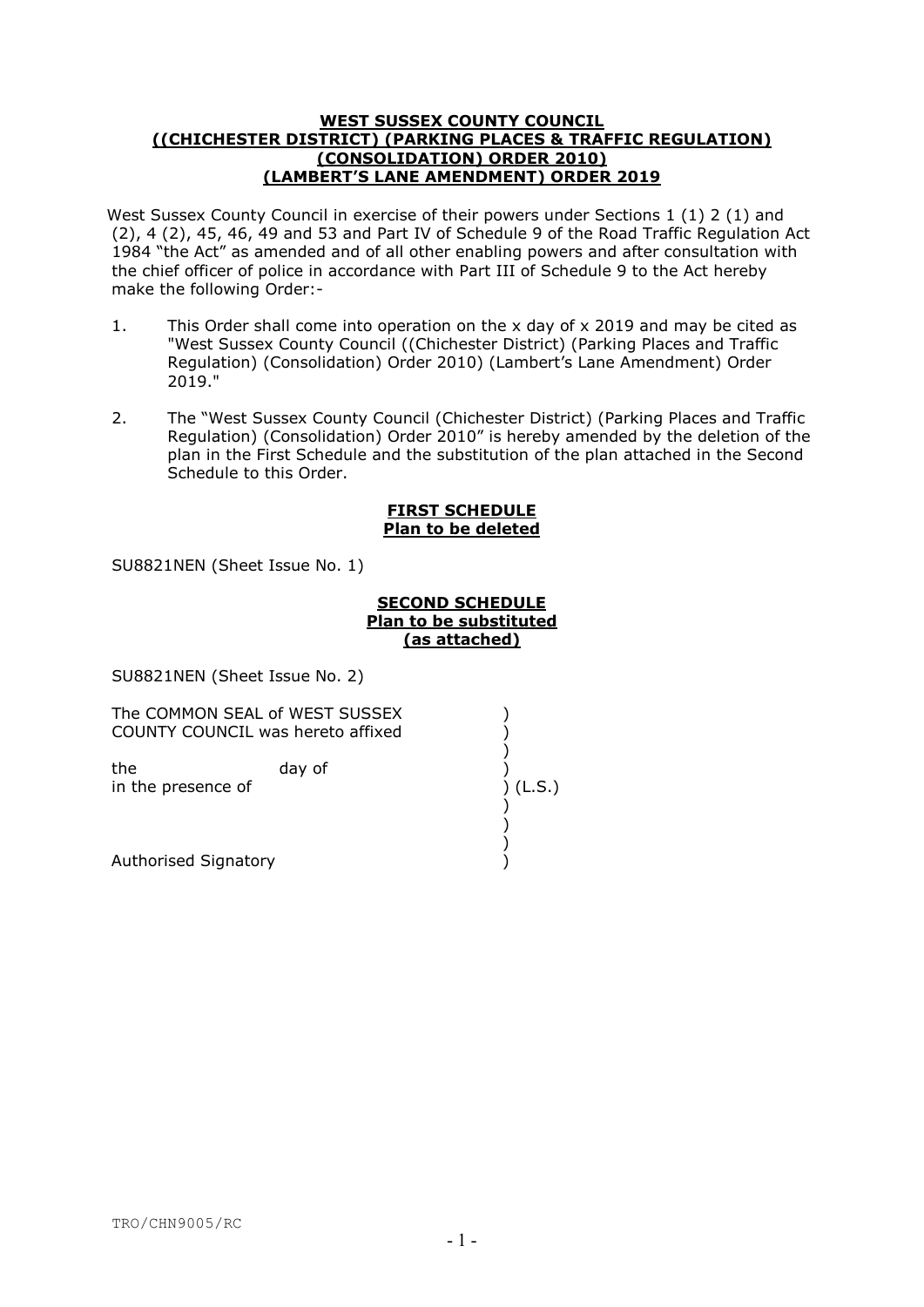